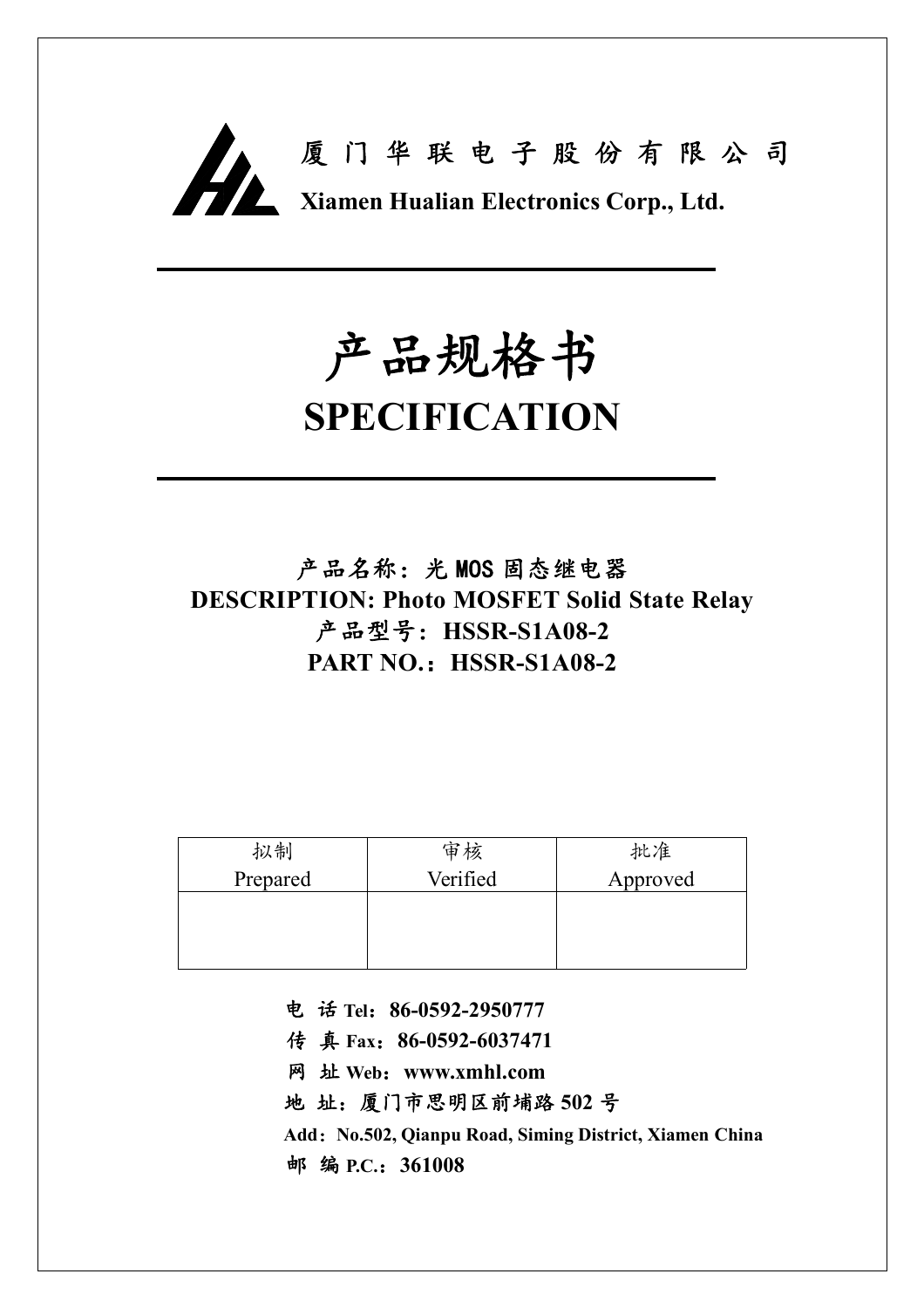#### **1 概述 General**

产品 HSSR-S1A08-2 由砷化铝镓红外发光二极管作为输入级耦合到高电压 输出光探测电路。光探测电路由高速光电二极管阵列和驱动电路构成,用 以开启/关断两个独立的高压金属氧化物半导体场效应管(MOSFET)。一个 最小 5mA 的电流流经输入级红外发光二级管可确保继电器动作。当加在输 入级红外发光二级管的正向压降为 0.8V 或更小值时,继电器可确保复位。 产品见图 1。 **图 1 产品 Figure 1-Product**



The HSSR-S1A08-2 consists of a AlGaAs infrared emitting diode input stage optically coupled to a high-voltage output detector circuit. The detector consists of a high-speed photovoltaic diode array and driver circuitry to switch on/off two discrete high voltage MOSFETs. The relay action with a minimum input current of 5mA through the input LED. The relay reset with an input voltage of 0.8V or less. Products shown in Figure 1.

#### **2 特点 Features**

- 微型光 MOS 固态继电器。Micro Photo MOSFET Solid State Relay.
- 单通道常开型单刀单掷继电器。Single Channel Normally On Single-Pole-Single-Throw (SPST) Relay.
- 60V 输出耐压产品。60V Output Withstand Voltage.
- 800mA 额定电流产品。800mA Current Rating.
- 低输入电流, CMOS 兼容。Low Input Current: CMOS Compatibility.
- 非常快的开关速度:典型值 1.0ms (Ton), 0.2ms (Toff )。 High Speed Switching: 1.0ms (Ton), 0.2ms (Toff ) Typical
- 高输入输出绝缘耐压: 3750 Vrms for 1 min。 High Input-to-Output Insulation Voltage: 3750 Vrms for 1 min.

#### **3 应用 Applications**

- 电信切换。Telecommunication Switching.
- 数据通讯。Data Communications.
- 电池管理。Battery Management.
- 工业控制。Industrial Controls.
- 医疗设备。Medical Equipment.
- **EMR/机械继电器替代。EMR / Reed Relay Replacement.**

#### **4 电原理图 Schematic Diagram**

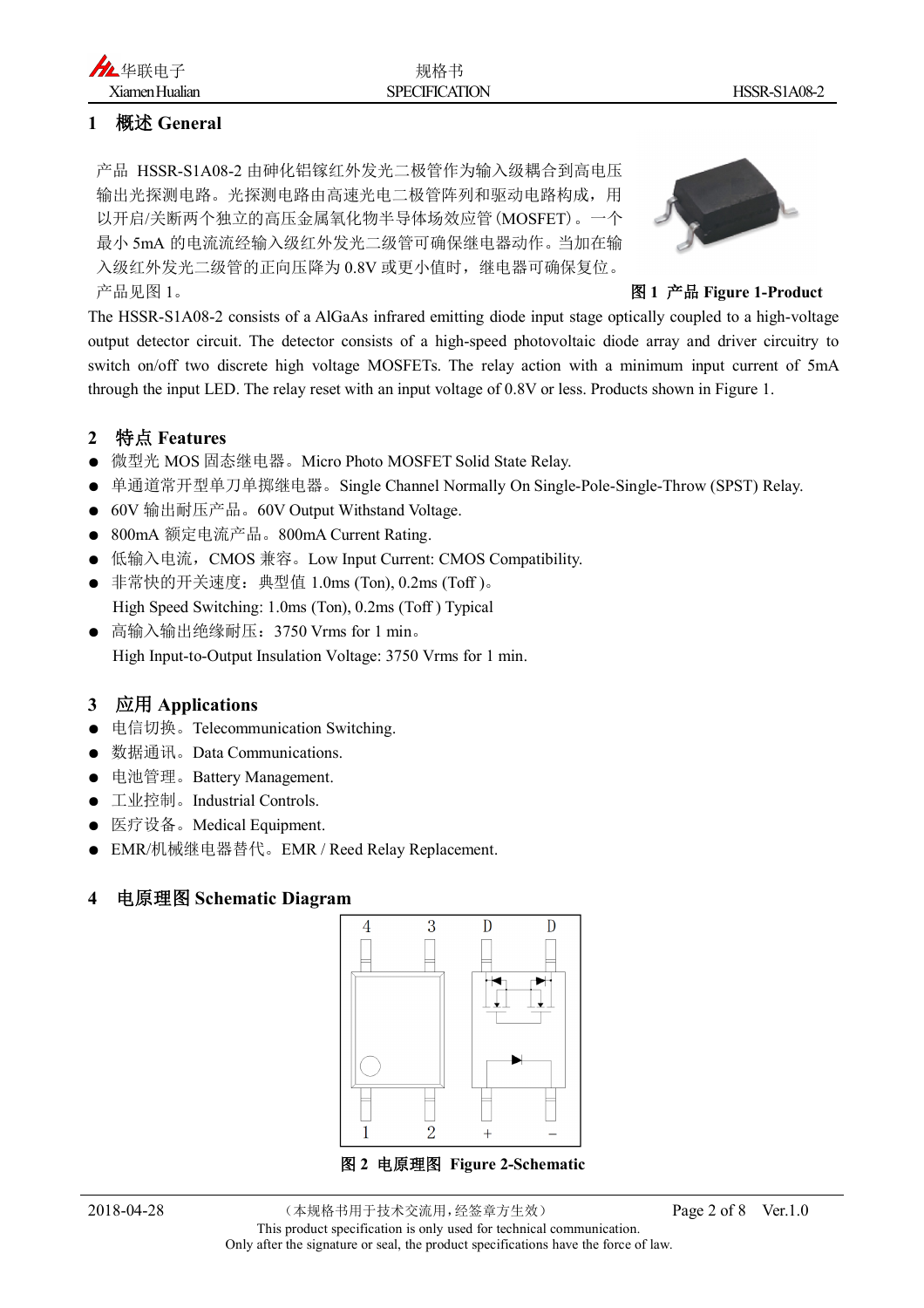

#### **5 极限参数 Absolute Maximum Ratings**

#### **表 1 极限参数**

#### **Table 1-Absolute Maximum Ratings**

| 参数名称 Characteristic                      |                                                               | 符号 Symbol        | 额定值             | 单位              |
|------------------------------------------|---------------------------------------------------------------|------------------|-----------------|-----------------|
|                                          |                                                               |                  | <b>Rating</b>   | Unit            |
|                                          | 正向电流 Forward Current                                          | $I_F$            | 25              | mA              |
| 输入端                                      | 反向电压 Reverse Voltage                                          | $V_{R}$          | 5               | V               |
| Input                                    | 耗散功率<br>Power Dissipation                                     | $P_M$            | 50              | mW              |
| 输出端<br>output                            | 开关电压 Switching Voltage                                        | $V_{O(MAX)}$     | 60              | V               |
|                                          | 连续通态电流 Continuous load current                                | $I_{O(MAX)}$     | 800             | mA              |
|                                          | 耗散功率<br>Power dissipation                                     | $P_{C}$          | 200             | mW              |
| 工作温度 Operating temp.                     |                                                               | $T_{\text{aop}}$ | $-40 \sim +105$ | $\rm ^{\circ}C$ |
| 贮存温度 Storage temp.                       |                                                               | $T_{\text{stg}}$ | $-55 \sim +125$ | $\rm ^{\circ}C$ |
| 焊接温度 Soldering Temperature (10 Sec max.) |                                                               | $T_{\rm sld}$    | 255             | $\rm ^{\circ}C$ |
|                                          | 绝缘电压 Isolation voltage<br>(RH≤60%,交流 1 分钟) (RH≤60%, AC 1min.) | V <sub>ISO</sub> | 3750            | $V_{\rm rms}$   |

#### **6 光电参数 Opto-Electrical Characteristics**

#### **表 2 光电参数**

| <b>Table 2-Opto-Electrical Characteristics</b> |                                       |                          |                                |             | $T_a = 25^{\circ}C$ |              |            |
|------------------------------------------------|---------------------------------------|--------------------------|--------------------------------|-------------|---------------------|--------------|------------|
| 参数名称<br>Characteristic                         |                                       | 符号<br><b>Symbol</b>      | 测试条件<br><b>Test conditions</b> | 最小值<br>Min. | 典型值<br>Typ.         | 最大值<br>Max.  | 单位<br>Unit |
|                                                | 正向电压<br>Forward voltage               | $V_{\rm F}$              | $I_F = 10mA$                   |             | 1.2                 | 1.4          | V          |
|                                                | 反向电流<br>Reverse current               | $I_R$                    | $V_R = 5V$                     |             |                     | 10           | uA         |
| 输入端<br>Input                                   | 动作电流<br><b>Action Current</b>         | $I_{F(ON)}$ <sup>a</sup> | $I0=800mA$                     |             | $\overline{2}$      | 3            | mA         |
|                                                | 复位电流<br><b>Reset Current</b>          | $I_{F(OFF)}$             | $I_0 = 800 \text{mA}$          |             | 0.35                | 0.5          | mA         |
|                                                | 断态漏电流<br>OFF-State<br>Leakage Current | $I_{OFF}$                | $V_0 = 60V$                    |             |                     | $\mathbf{1}$ | uA         |
| 输出端<br>Output                                  | 导通电阻<br><b>ON Resistance</b>          | R <sub>ON</sub>          | $I_0 = 800$ mA, $I_F = 10$ mA  |             |                     | 0.5          | $m \Omega$ |
|                                                | 输出电容<br>Output<br>Capacitance         | C <sub>o</sub>           | $V_{OFF}=0V$ ,<br>$fO = 1 MHz$ |             | 500                 |              | pF         |
| 传输<br>Xfer                                     | 动作时间<br><b>Action Time</b>            | T <sub>ON</sub>          | $I_F = 10mA$ , $I_O = 800mA$   |             |                     | 1            | ms         |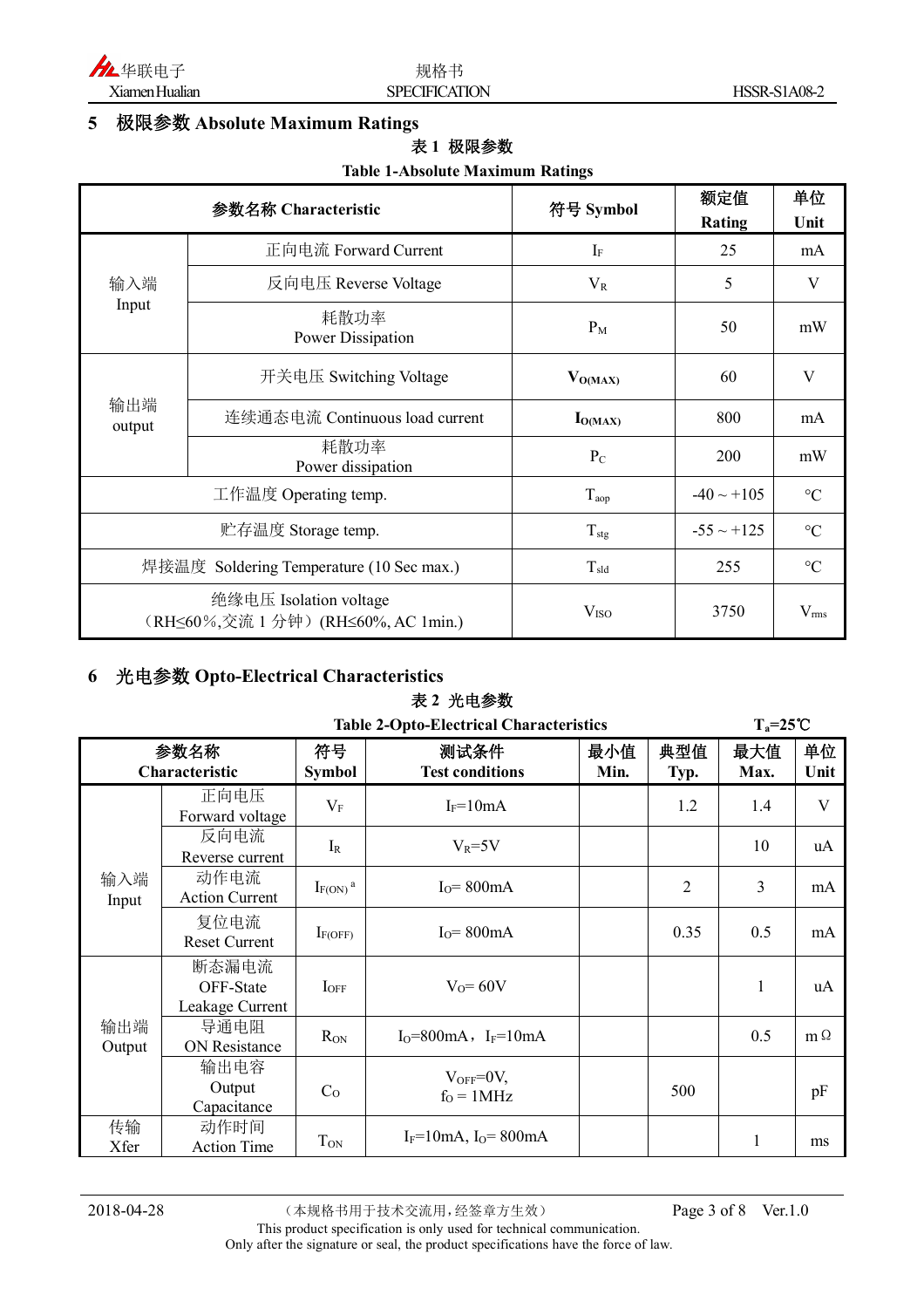| 九华联电子                                                                                                                                                     |                                |                      | 规格书                               |      |     |                     |    |
|-----------------------------------------------------------------------------------------------------------------------------------------------------------|--------------------------------|----------------------|-----------------------------------|------|-----|---------------------|----|
| Xiamen Hualian                                                                                                                                            |                                | <b>SPECIFICATION</b> |                                   |      |     | <b>HSSR-S1A08-2</b> |    |
|                                                                                                                                                           | 复位时间<br>Reset Time             | <b>TOFF</b>          | $I_F = 10mA$ , $I_O = 800mA$      |      |     | 0.2                 | ms |
|                                                                                                                                                           | 耦合电容<br>Coupled<br>Capacitance | C <sub>1</sub> /O    | $Vs=0, f=1MHz$                    |      | 0.5 |                     | pF |
| 隔离<br>Isolation                                                                                                                                           | 绝缘电压<br>Isolation voltage      | V <sub>ISO</sub>     | $I_{off} \leq 0.3$ mA,<br>AC, 60s | 3750 |     |                     |    |
| "保证所有器件在 IF 值小于或等于最大的 IF(ON)时动作。<br>It is guaranteed that all devices active when $I_F$ value is less than or equal to the maximum value of $I_{F(ON)}$ . |                                |                      |                                   |      |     |                     |    |

#### **7 特性曲线 Performance Curves**



**图 3 特性曲线 Figure 3- Performance Curves**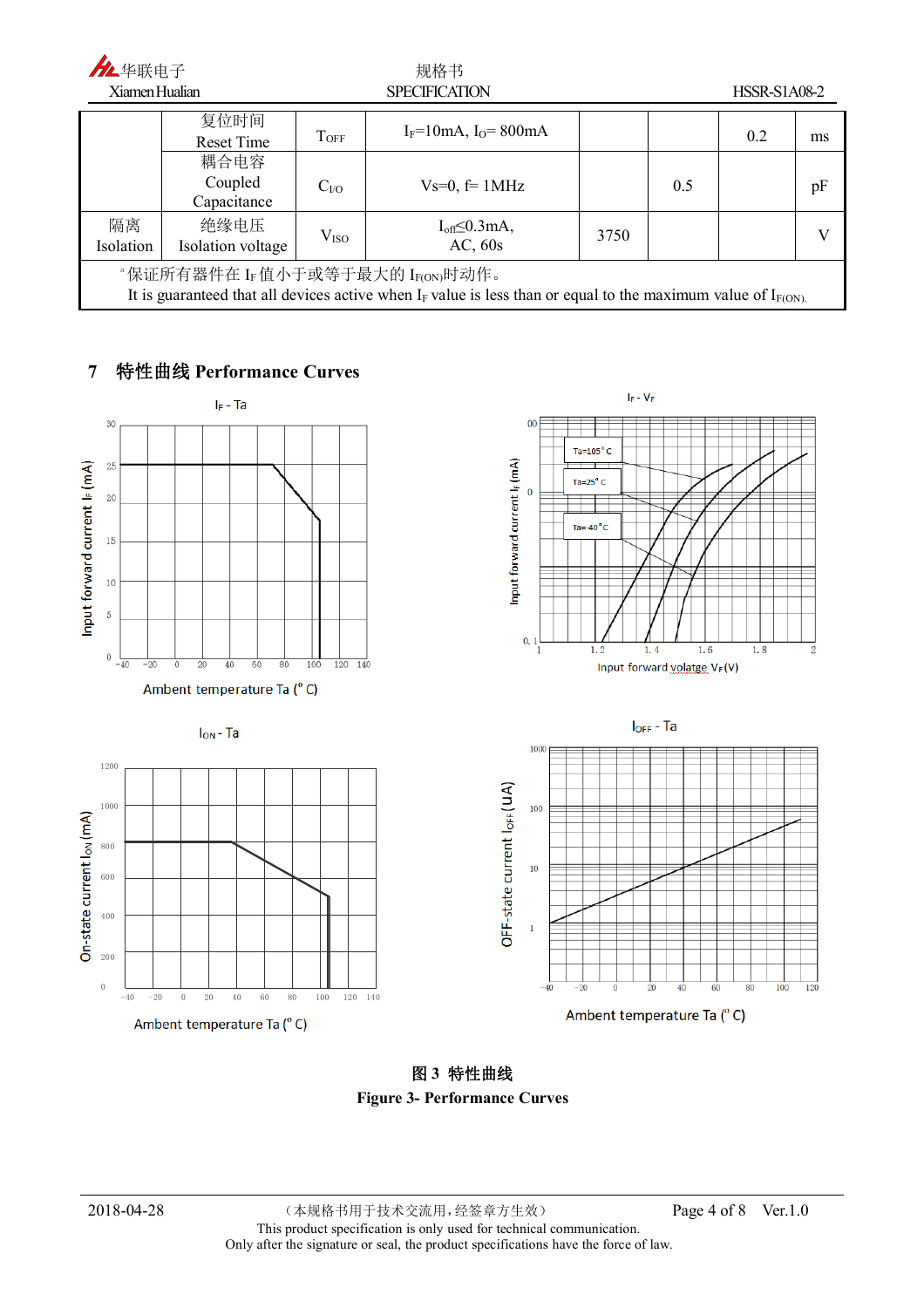

#### **8 外形尺寸及电原理图 Dimensions and Circuit Diagram**



**图 4 HSSR-S1A08-2 外形尺寸 Figure 4- The dimensions of HSSR-S1A08-2**

#### **9 标志 Mark**

产品上应有型号、公司商标、生产日期代码、引出端识别标记。例如:HSSR-S1A08-2 产品印章如图 5。

Print type characters ,trade mark and Lot.No.on the Photo Coupler.For example the marking of product HSSR-S1A08-2 is shown as figure 5.



#### **图 5 产品印章 Figure 5- Marking**

#### **10 包装方式 Packing**

**10.1** 编带包装(Tape and reel):适用于 For HSSR-S1A08-2 10.1.1 每卷数量(Qty/reel): 3000 只(pcs)。每箱数量(Qty/ctn): 45000 只(pcs)。

10.1.2 内包装 (Inner packing):

每卷盘 3000 只,贴合格证(型号、生产日期代号、检验员代号)。

3000pcs/reel, certificate on reel (model, code of product date, Inspector's code)

**10.1.3** 外包装(Outter packing):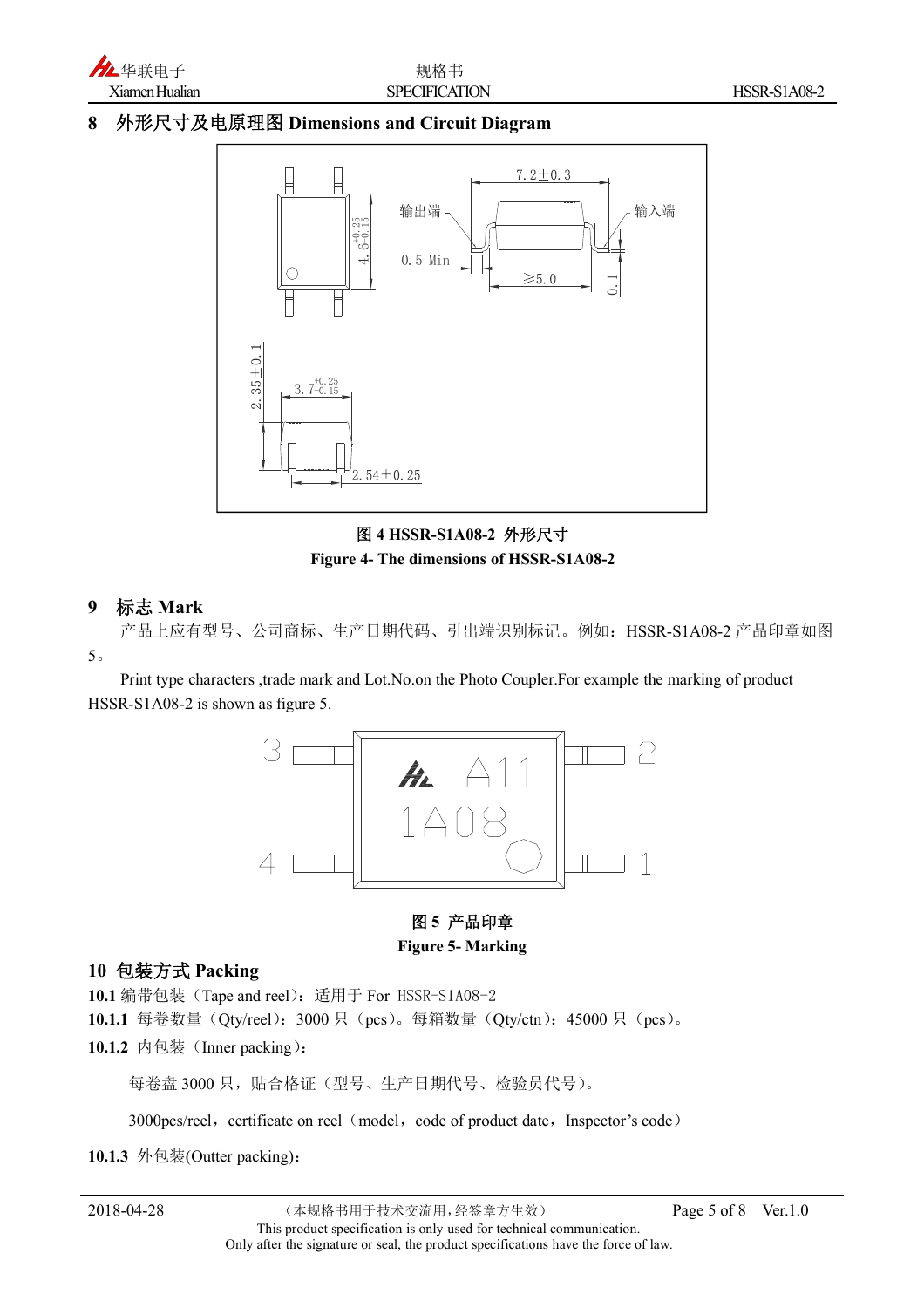

公司名称、地址、商标、产品型号、数量等标志。

Indication of company name, address, trade mark, model and quantity.

#### **10.1.4** 示意图(Schematic):



**图 6 编带包装示意图 Figure 6- Taping Packing Schematic**

**10.2** 标识 Label





**10.3** 注意事项 Note

**10.3.1** 推荐贮存温度 Recommend storage Temp.: 0~40°C; 推荐贮存湿度 Recommend storage humidity: <70%; 贮存有效期半年 Storage life: Half of a year. **10.3.2** 湿气敏感度等级 3 级。MSL level: MSL 3.

**10.4** 引脚镀锡厚度:大于等于 5μm。

Thickness of Sn which plated on lead frame:  $\geq 5$  µm. **10.5** 推荐焊接条件 Recommended soldering conditions

2018-04-28 (本规格书用于技术交流用,经签章方生效) Page 6 of 8 Ver.1.0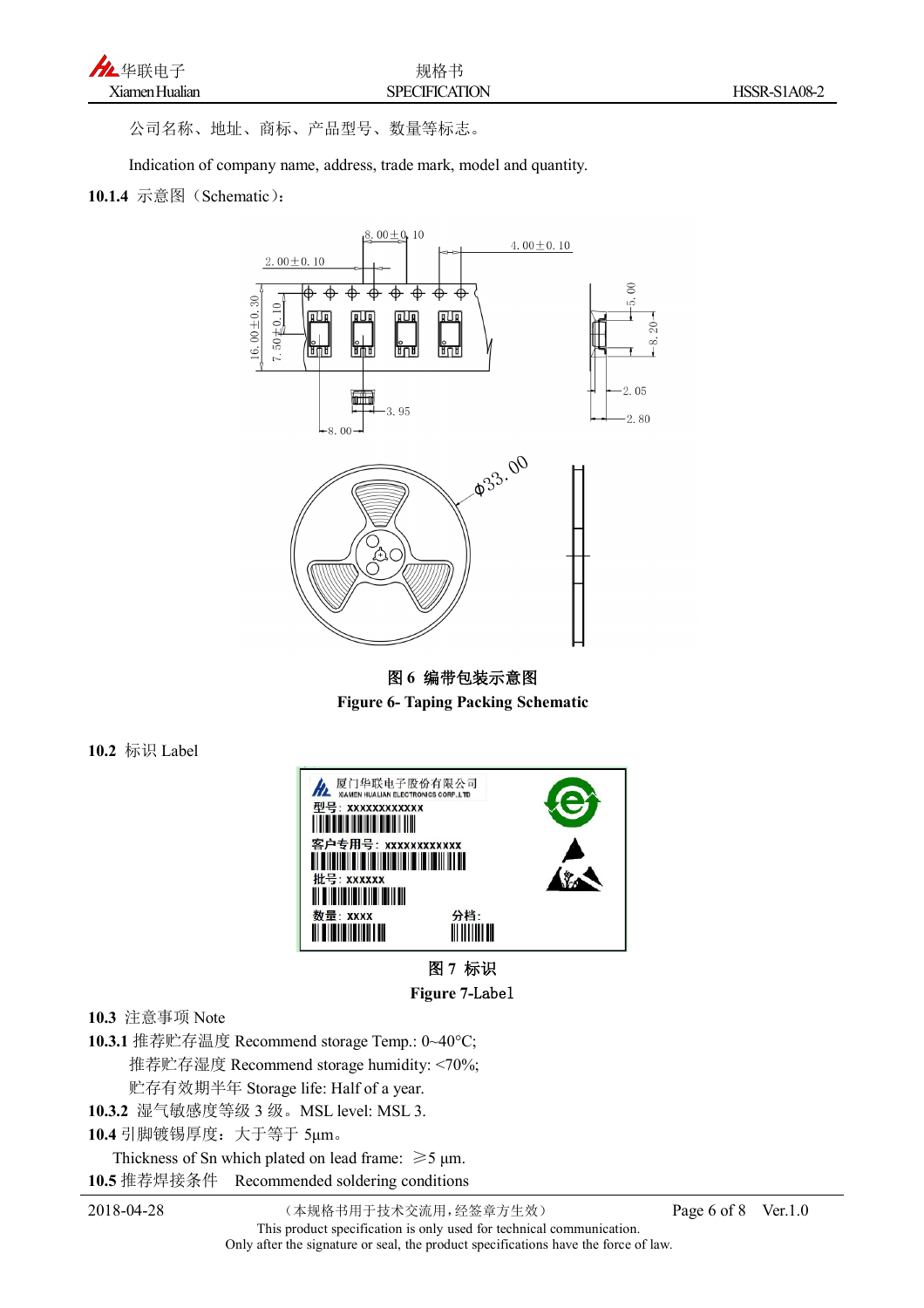**10.5.1** 施加在环氧树脂上的温度不要超过最高贮存温度。

Not to apply high temperature exceeding the maximum storage temperature to the epoxy resin.

**10.5.2** 在高温下不要对环氧树脂施加压力。

Not to apply any force to the epoxy resin at high temperature.

- **10.5.3** 焊接过程 Soldering process
	- 1、在焊接过程中不要对器件施加任何压力。

Not to apply any stress to the component during the soldering process.

- 2、回流焊 Reflow soldering
- 1) 推荐锡膏规格 Recommend tin glue specifications:
	- a) 熔点 Melting temperature:217℃
	- b) 组分 Contains: SnAg3Cu0.5
- 2) 回流焊工序必须在器件冷却至室温后进行。Never take next process until the component is cooled down to room temperature after reflow.
- 3) 推荐回流焊接参数,如下图所示: The recommended reflow soldering profile is following:



|                                                             | Symbol                  | Min | Max | Unit |
|-------------------------------------------------------------|-------------------------|-----|-----|------|
| Preheat temperature                                         | $\mathsf{T}_\mathsf{S}$ | 150 | 200 | °C   |
| Preheat time                                                | ts                      | 60  | 120 | s    |
| Ramp-up rate $(T_L$ to $T_P$ )                              |                         |     | 3   | °C/s |
| Liquidus temperature                                        | $T_{L}$                 | 217 |     | °C   |
| Time above T <sub>1</sub>                                   | t,                      | 60  | 150 | s    |
| Peak temperature                                            | Tр                      |     | 260 | °C   |
| Time during which $T_c$ is<br>between $(T_P - 5)$ and $T_P$ | tp                      |     | 30  | S    |
| Ramp-down rate $(T_P$ to $T_L$ )                            |                         |     | 6   | °C/s |

#### **图 8 回流焊参数**

#### **Figure 8-Recommended reflow soldering profile**

#### **11 产地 Production Place**

**11.1** 产地 Production Place:中国厦门 Xiamen China;

11.2 工厂名称 Production NO.: 厦门华联电子股份有限公司; Xiamen Hualian Electronics Corp., Ltd.;

11.3 工厂地址 Production Add.: 中国厦门市思明区前埔路 502 号 No.502, Qianpu Road, Siming District, Xiamen China.